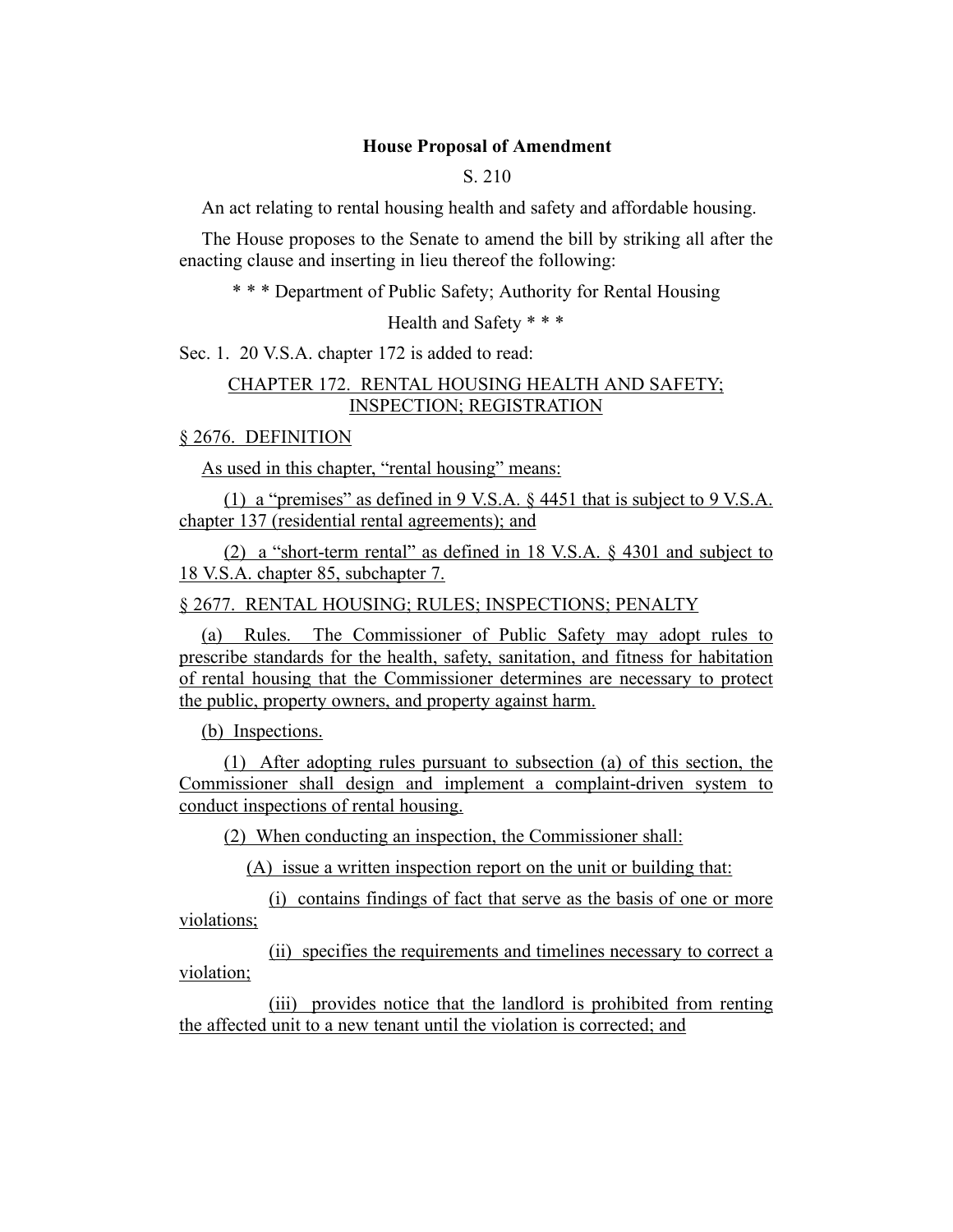(iv) provides notice in plain language that the landlord or agents of the landlord must have access to the rental unit to make repairs as ordered by the Commissioner consistent with the access provisions in 9 V.S.A. § 4460;

(B) provide a copy of the inspection report to the landlord, to the person who requested the inspection, and to any tenants who are affected by a violation:

(i) electronically, if the Department has an electronic mailing address for the person; or

(ii) by first-class mail, if the Department does not have an electronic mailing address for the person;

(C) if an entire building is affected by a violation, provide a notice of inspection directly to the individual tenants, and may also post the notice in a common area, that specifies:

(i) the date of the inspection;

(ii) that violations were found and must be corrected by a certain

date;

(iii) how to obtain a copy of the inspection electronically or by first-class mail; and

(iv) if the notice is posted in a common area, that the notice shall not be removed until authorized by the Commissioner; and

(D) make the inspection report available as a public record.

(c) Penalties. If the person responsible for a violation does not comply with the requirements and timelines specified in an inspection report issued pursuant to subsection (b) of this section, the Commissioner may impose an administrative penalty that is reasonably related to the severity of the violation, not to exceed \$1,000.00 per violation.

§ 2678. RENTAL HOUSING REGISTRATION

(a) Registration. Except as otherwise provided in subsection (b) of this section, annually on or before March 1, the owner of each unit of rental housing that in the previous year was leased or offered for lease shall pay to the Department of Housing and Community Development an annual registration fee of \$35.00 per unit and provide the following information:

(1) the name and mailing address of the owner, landlord, and property manager of the unit, as applicable;

(2) the phone number and electronic mail address of the owner, landlord, and property manager of the unit, as available;

(3) the location of the unit;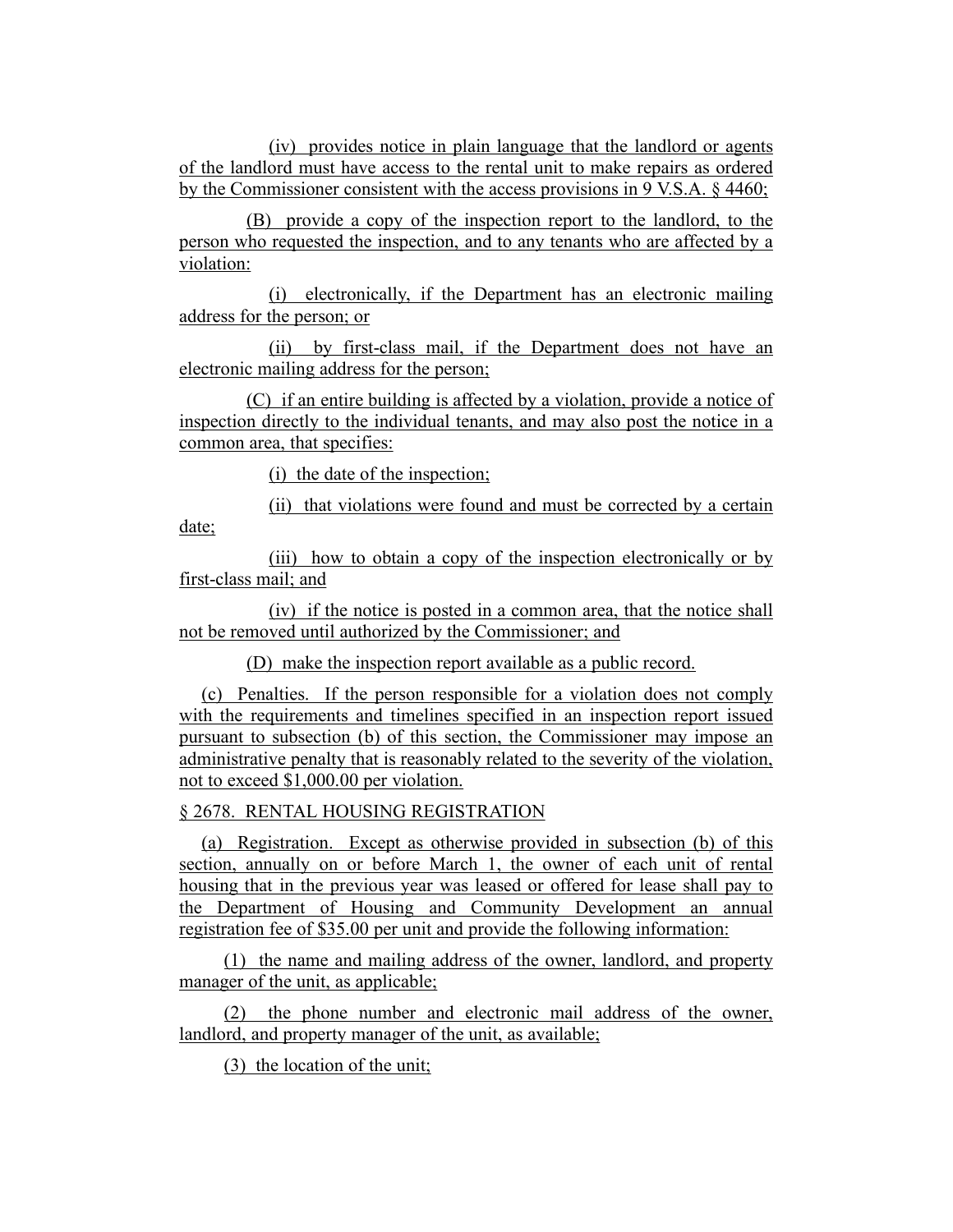(4) the year built;

(5) the type of rental unit;

(6) the number of units in the building;

(7) the school property account number;

(8) the accessibility of the unit; and

(9) any other information the Department deems appropriate.

(b) Exceptions.

(1) Unit registered with another program.

(A) The registration requirement imposed in subsection (a) of this section does not apply to a unit that is currently registered with a municipal, district, or other local government rental housing health and safety program that requires the owner to register the unit and provide the data required in subsection (a) of this section.

(B) The fee requirement imposed in subsection (a) of this section does not apply to a unit that is currently registered with a municipal, district, or other local government rental housing health and safety program that requires the owner to register the unit and provide the data required in subsection (a) of this section and for which program the owner is required to pay a registration fee.

(2) Mobile homes.

(A) The registration requirement imposed in subsection (a) of this section does not apply to a mobile home lot within a mobile home park if:

(i) the owner has registered the lot with the Department of Housing and Community Development; and

(ii) the owner does not own a mobile home on the lot.

(B) An owner of a mobile home lot within a mobile home park who has registered the lot with the Department and who owns a mobile home on the lot that is available for rent or rented shall register the property with the Department pursuant to subsection (a) of this section and pay a fee equal to the fee required, less any fee paid within the previous 12 months pursuant to 10 V.S.A. § 6254(c).

(C) An owner of a mobile home who rents the mobile home, whether or not located in a mobile home park, shall register pursuant to this section.

(3) Unit not offered to general public. The registration and fee requirements imposed in subsection (a) of this section do not apply to a unit that an owner provides to another person, whether or not for consideration, if,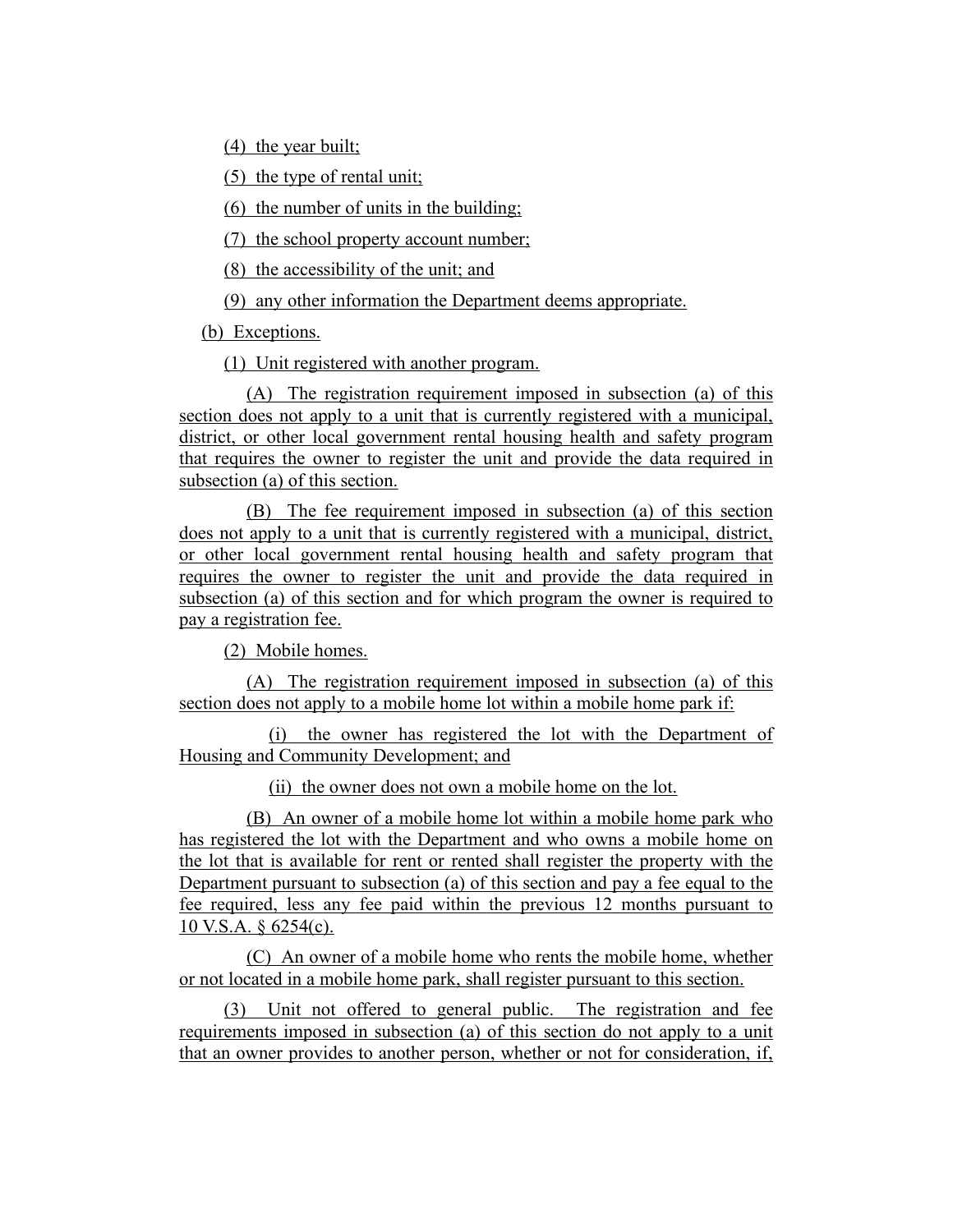and only to the extent that, the owner does not otherwise make the unit available for lease to the general public, and includes:

(A) housing provided to a member of the owner's family or personal acquaintances;

(B) housing provided to a person who is not related to a member of the owner's household and who occupies the housing as part of a nonprofit home-sharing program; and

(C) housing provided to a person who provides personal care to the owner or a member of the owner's household.

(4) Licensed lodging establishment. The registration and fee requirements imposed in subsection (a) of this section do not apply to a lodging establishment, as defined in 18 V.S.A. § 4301, that is required to be licensed by the Department of Health.

(5) Units accessory to an owner-occupied residence. The registration and fee requirements imposed in subsection (a) of this section do not apply to a property if:

(A) the property has four or fewer units; and

(B) the owner of the property occupies one of the units as a primary residence.

(6) Nonwinterized, seasonal units. The registration and fee requirements imposed in subsection (a) of this section do not apply to a seasonal unit that is unheated and unavailable for rent during the winter months.

(7) Units rented for fewer than 90 days. The registration and fee requirements imposed in subsection (a) of this section do not apply to a unit that is rented for fewer than 90 days per calendar year.

(8) Housing provided as a benefit of farm employment. The registration and fee requirements imposed in subsection (a) of this section do not apply to a unit of housing that is provided as a benefit of farm employment, as defined in 9 V.S.A.  $\frac{6}{9}$  4469a(a)(3).

(c) Administration.

(1) The Department of Housing and Community Development shall maintain the registry of rental housing data in coordination with the Department of Public Safety, the Department of Health, the Enhanced 911 Board, and the Department of Taxes.

(2) Upon request, and at least annually, a municipal, district, or other local government entity that operates a rental housing health and safety program that requires registration of a rental housing unit and a fee for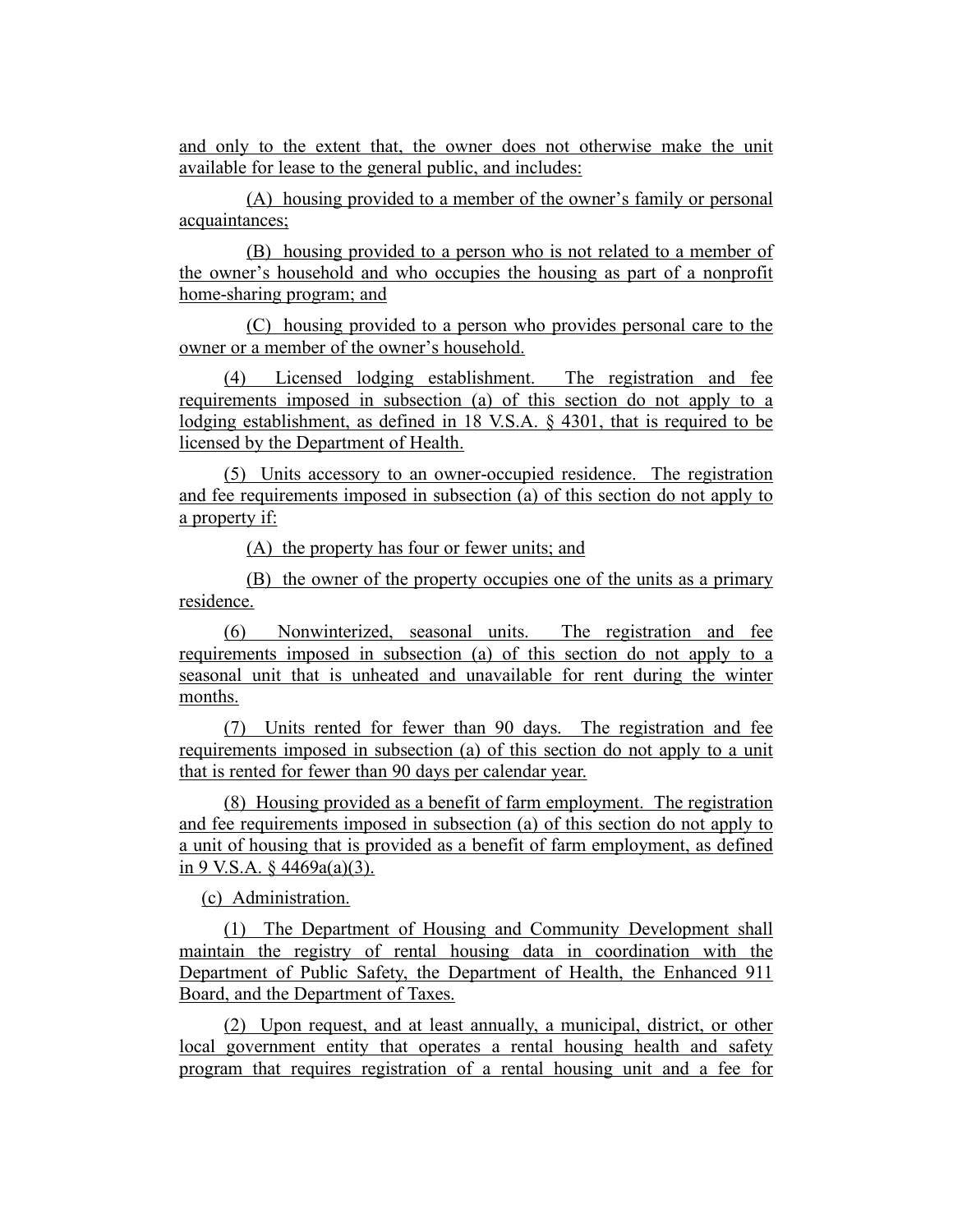inclusion on its registry shall provide to the Department of Housing and Community Development the data for each unit that is required pursuant to subsection (a) of this section.

(3)(A) The data the Department collects pursuant to this section is exempt from public inspection and copying pursuant to 1 V.S.A.  $\S 317(c)(1)$ .

(B) The Department:

(i) may disclose data it collects pursuant to this section only to other State, municipal, or regional government entities; nonprofit organizations; or other persons for the purposes of protecting public health and safety;

(ii) shall not disclose data it collects pursuant to this section for a commercial purpose; and

(iii) shall require, as a condition of receiving data collected pursuant to this section, that a person to whom the Department discloses the data takes steps necessary to protect the privacy of persons whom the data concerns and to prevent further disclosure.

(d) Rental Housing Safety Special Fund.

(1) The Rental Housing Safety Special Fund is created pursuant to 32 V.S.A. chapter 7, subchapter 5.

(2) The Department shall maintain the fees collected pursuant to this section in the Fund, the proceeds of which the Department shall use:

(A) to hire authorized staff to administer the registry and registration requirements imposed in this section; and

(B) to provide funding to the Department of Public Safety to hire authorized staff to conduct inspections and regulate rental housing pursuant to section 2677 of this title.

\* \* \* Penalty for Failure to Register \* \* \*

Sec. 2. 20 V.S.A. § 2678(e) is added to read:

(e) Failure to register; penalty. The Department of Housing and Community Development shall impose an administrative penalty of not more than \$200.00 per unit for an owner of rental housing who knowingly fails to register or pay the fee required pursuant to this section.

\* \* \* Registration; Prospective Repeal \* \* \*

Sec. 3. REPEAL

20 V.S.A. § 2678(b)(8) (exemption for housing provided as a benefit of farm employment) is repealed.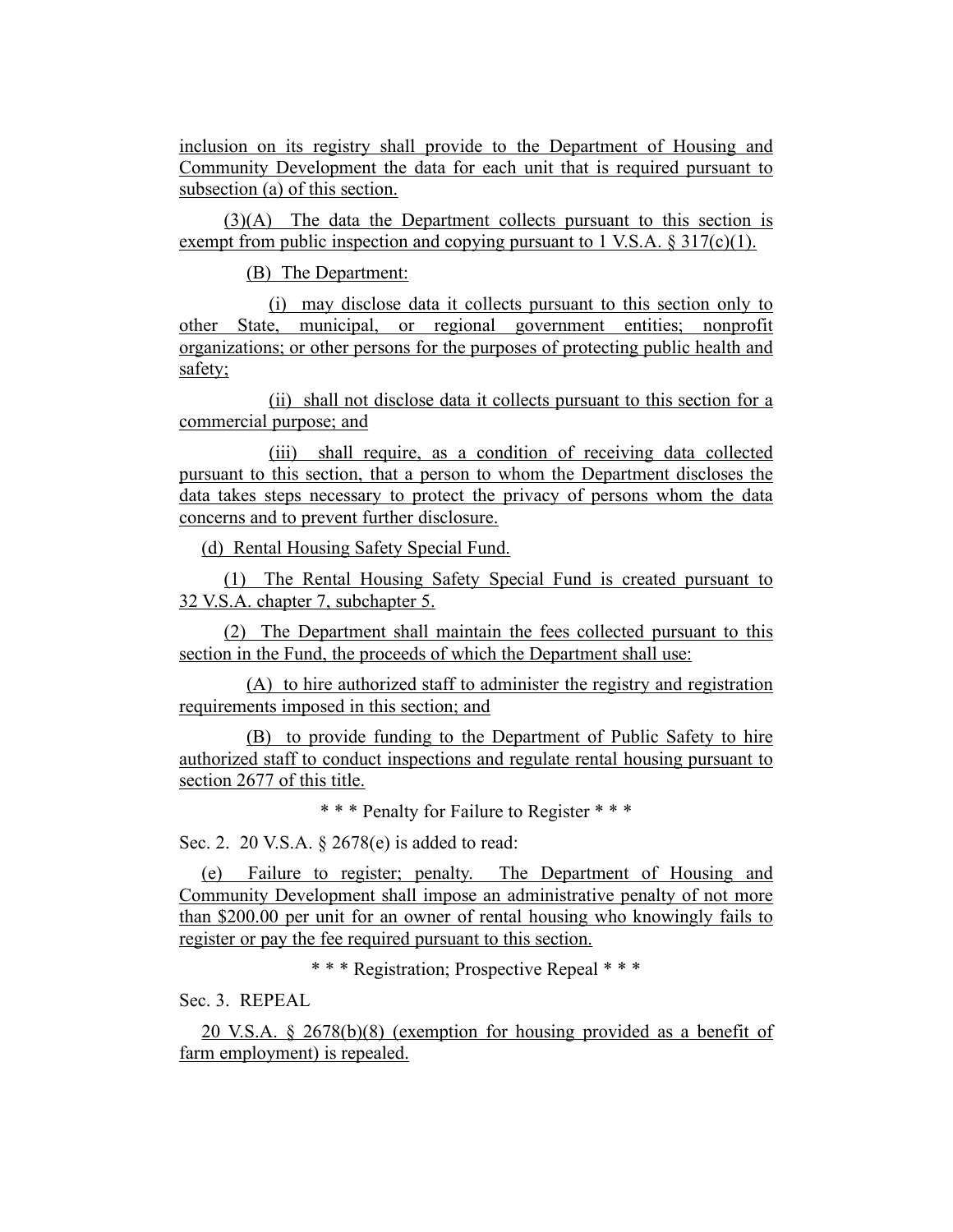\* \* \* Positions Authorized \* \* \*

#### Sec. 4. DEPARTMENT OF PUBLIC SAFETY; POSITIONS

(a) The Department of Public Safety is authorized to create five full-time classified Inspector positions in order to conduct rental housing health and safety inspections and enforcement pursuant to 20 V.S.A. chapter 172.

(b) The Department may hire the Inspectors authorized by this section with funds appropriated for that purpose and to the extent additional funds become available from the Rental Housing Safety Special Fund created and maintained pursuant to 20 V.S.A. § 2678(d).

## Sec. 5. DEPARTMENT OF HOUSING AND COMMUNITY

#### DEVELOPMENT; POSITIONS

(a) The Department of Housing and Community Development is authorized to create one full-time classified position and one half-time classified position to design and implement the registry created in, and to administer and enforce the registry requirements of, 20 V.S.A. § 2678.

(b) The Department may hire staff authorized by this section with funds appropriated for that purpose and to the extent additional funds become available from the Rental Housing Safety Special Fund created and maintained pursuant to 20 V.S.A. § 2678(d).

\* \* \* Conforming Changes to Current Law Governing the Department of Health, State Board of Health, and Local Health Officials \* \* \*

Sec. 6. 18 V.S.A. chapter 11 is amended to read:

CHAPTER 11. LOCAL HEALTH OFFICIALS

\* \* \*

#### § 602a. DUTIES OF LOCAL HEALTH OFFICERS

(a) A local health officer, within his or her jurisdiction, shall:

(1) upon request of a landlord or tenant, or upon receipt of information regarding a condition that may be a public health hazard, conduct an investigation;

(2) enforce the provisions of this title, the rules promulgated, and permits issued thereunder;

(3) prevent, remove, or destroy any public health hazard, or mitigate any significant public health risk in accordance with the provisions of this title;

(4) in consultation with the Department, take the steps necessary to enforce all orders issued pursuant to chapter 3 of this title; and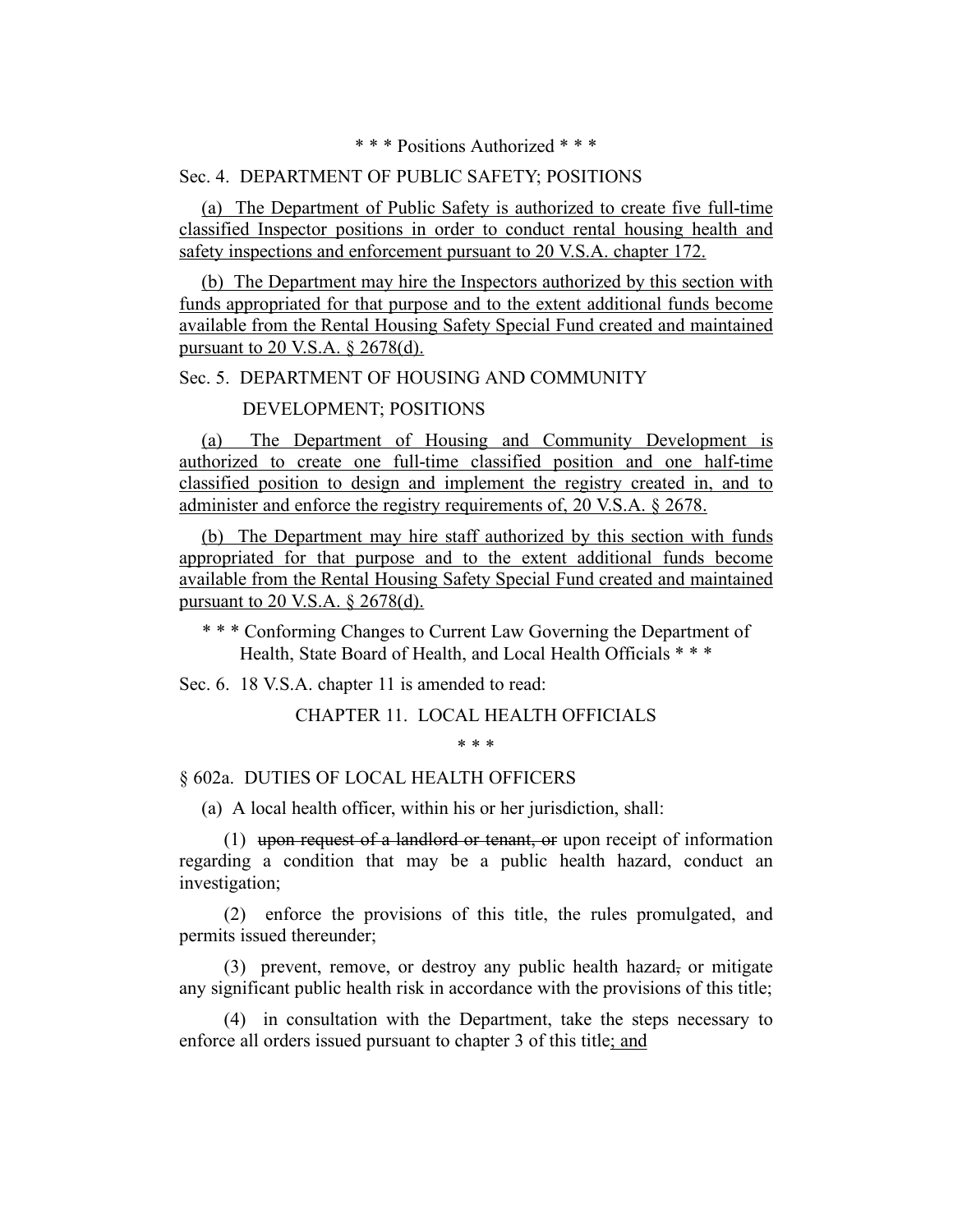(5) have the authority to assist the Department of Public Safety in inspecting rental housing pursuant to 20 V.S.A. chapter 172, provided that if the local health officer inspects a rental property without an inspector from the Division, the officer shall issue an inspection report in compliance with 20 V.S.A § 2677(b)(2).

(b) Upon discovery of violation or a public health hazard or public health risk that involves a public water system, a food or lodging establishment, or any other matter regulated by Department rule, the local health officer shall immediately notify the Division of Environmental Health. Upon discovery of any other violation, public health hazard, or public health risk, the local health officer shall notify the Division of Environmental Health within 48 hours of discovery of such violation or hazard and of any action taken by the officer.

#### § 603. RENTAL HOUSING SAFETY; INSPECTION REPORTS

 $(a)(1)$  When conducting an investigation of rental housing, a local health officer shall issue a written inspection report on the rental property using the protocols for implementing the Rental Housing Health Code of the Department or the municipality, in the case of a municipality that has established a code enforcement office.

(2) A written inspection report shall:

(A) contain findings of fact that serve as the basis of one or more violations;

(B) specify the requirements and timelines necessary to correct a violation;

(C) provide notice that the landlord is prohibited from renting the affected unit to a new tenant until the violation is corrected; and

(D) provide notice in plain language that the landlord and agents of the landlord must have access to the rental unit to make repairs as ordered by the health officer consistent with the access provisions in 9 V.S.A. § 4460.

(3) A local health officer shall:

(A) provide a copy of the inspection report to the landlord and any tenants affected by a violation by delivering the report electronically, in person, by first class mail, or by leaving a copy at each unit affected by the deficiency; and

 $(B)(i)$  if a municipality has established a code enforcement office, provide information on each inspection according to a schedule and in a format adopted by the Department in consultation with municipalities that have established code enforcement offices; or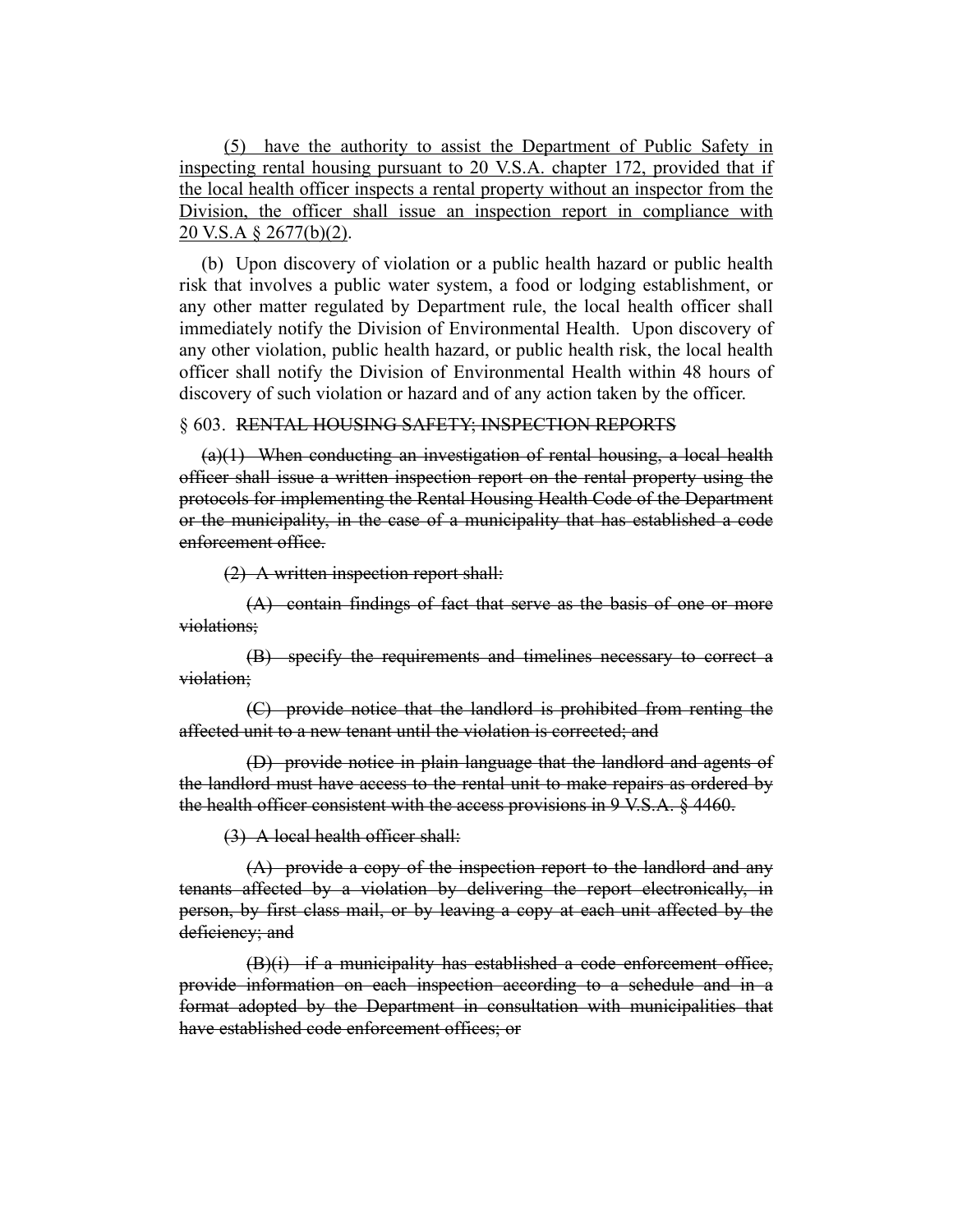(ii) if a municipality has not established a code enforcement office, provide information on each inspection to the Department within seven days of issuing the report using an electronic system designed for that purpose, or within 14 days by mail if the municipality is unable to utilize the electronic system.

(4) If an entire property is affected by a violation, the local health officer shall post a copy of the inspection report in a common area of the property and include a prominent notice that the report shall not be removed until authorized by the local health officer.

(5) A municipality shall make an inspection report available as a public record.

 $(b)(1)$  A local health officer may impose a civil penalty of not more than \$200.00 per day for each violation that is not corrected by the date provided in the written inspection report, or when a unit is re-rented to a new tenant prior to the correction of a violation.

 $(2)(A)$  If the cumulative amount of penalties imposed pursuant to this subsection is \$800.00 or less, the local health officer, Department of Health, or State's Attorney may bring a civil enforcement action in the Judicial Bureau pursuant to 4 V.S.A. chapter 29.

(B) The waiver penalty for a violation in an action brought pursuant to this subsection is 50 percent of the full penalty amount.

(3) If the cumulative amount of penalties imposed pursuant to this subsection is more than \$800.00, or if injunctive relief is sought, the local health officer, Department of Health, or State's Attorney may commence an action in the Civil Division of the Superior Court for the county in which a violation occurred.

(c) If a local health officer fails to conduct an investigation pursuant to section 602a of this title or fails to issue an inspection report pursuant to this section, a landlord or tenant may request that the Department, at its discretion, conduct an investigation or contact the local board of health to take action.

[Repealed.]

\* \* \*

### \* \* \* Transition Provisions \* \* \*

Sec. 7. RENTAL HOUSING HEALTH AND SAFETY; TRANSITION PROVISIONS

(a) Notwithstanding any provision of law to the contrary: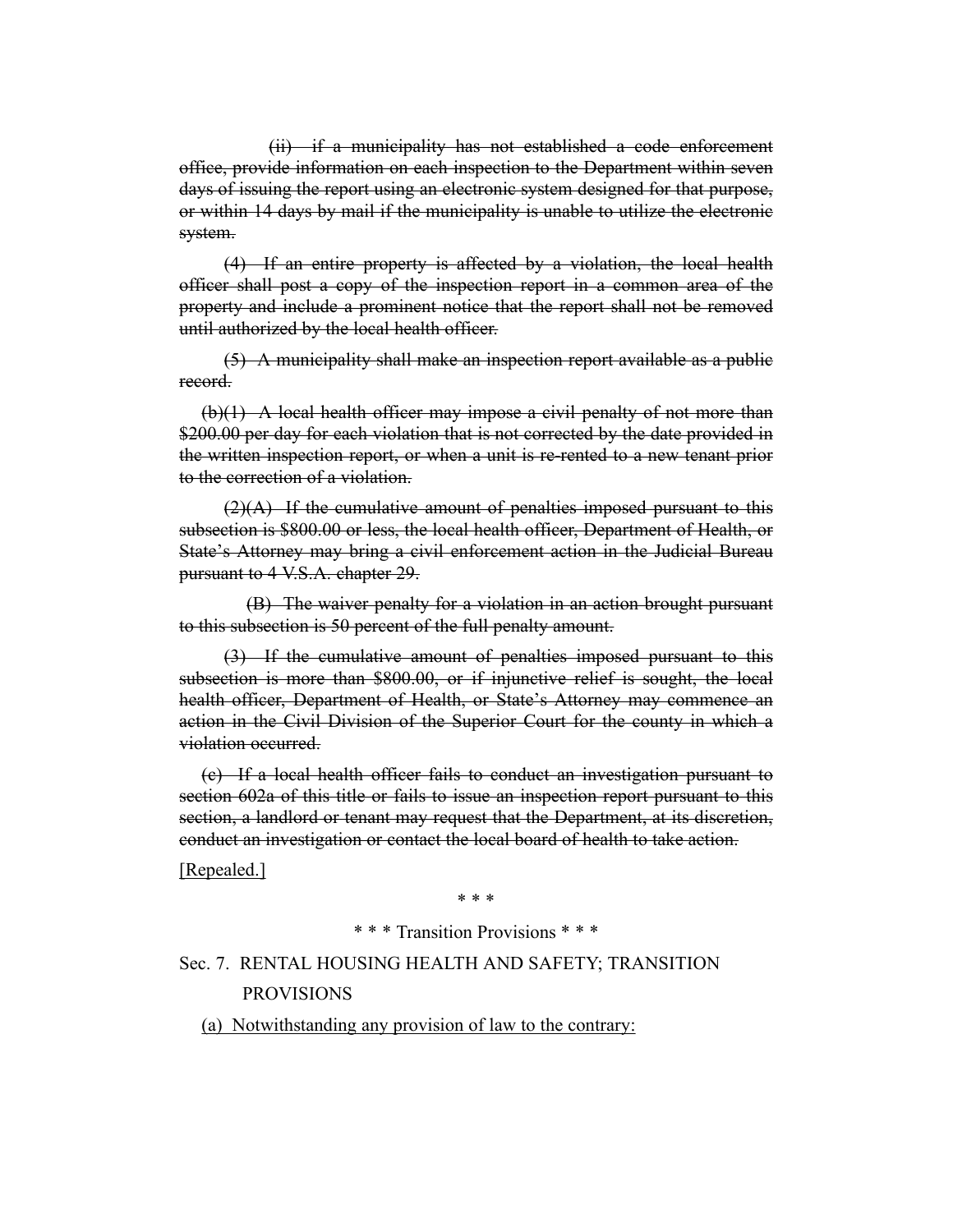(1) Until the Commissioner of Public Safety adopts rules governing rental housing health and safety pursuant to 20 V.S.A. § 2677, the Department of Health, local officials authorized by law, and the Department of Public Safety have concurrent authority to enforce the Vermont Rental Housing Health Code adopted by the Department of Health pursuant to 18 V.S.A. § 102, 3 V.S.A. § 3003(a), and 3 V.S.A. § 801(b)(11).

(2) The Commissioner of Public Safety may immediately adopt a rule incorporating the Rental Housing Health Code without following the procedures otherwise required for general rulemaking in 3 V.S.A. chapter 25.

(3) Except as provided in subdivision (2) of this subsection, the Commissioner of Public Safety shall comply with the requirements for general rulemaking in 3 V.S.A. chapter 25 when adopting rules governing rental housing health and safety.

(b) Upon the adoption of rules governing rental housing health and safety pursuant to the authority in 20 V.S.A. § 2677:

(1) the Department of Public Safety is the State government entity with primary authority to enforce State laws governing rental housing health and safety;

(2) the Department of Public Safety and local officials have concurrent authority to enforce State and local laws governing rental housing health and safety pursuant to 18 V.S.A. chapter 11; 20 V.S.A. chapter 172, subchapter 2; 24 V.S.A. chapters 83 and 123; and applicable municipal law; and

(3) the Department of Health, the State Board of Health, and local health officials have concurrent authority to enforce State and local laws governing public health hazards and public health risks, as those terms are defined in 18 V.S.A. § 2, pursuant to 18 V.S.A. chapters 1, 3, and 11.

\* \* \* Vermont Housing Investments \* \* \*

# Sec. 8. VERMONT RENTAL HOUSING IMPROVEMENT PROGRAM;

## **PURPOSE**

(a) Recognizing that Vermont's rental housing stock is some of the oldest in the country and that much of it needs to be updated to meet code requirements and other standards, the Vermont Rental Housing Improvement Program is intended to incentivize private apartment owners to make significant improvements to both housing quality and weatherization by providing grants and forgivable loans that are matched in part by the property owner.

(b) The Program seeks to take the lessons learned from the successful Rehousing Recovery Program established with funds provided by the Federal CARES Act and implement them in a State-funded program.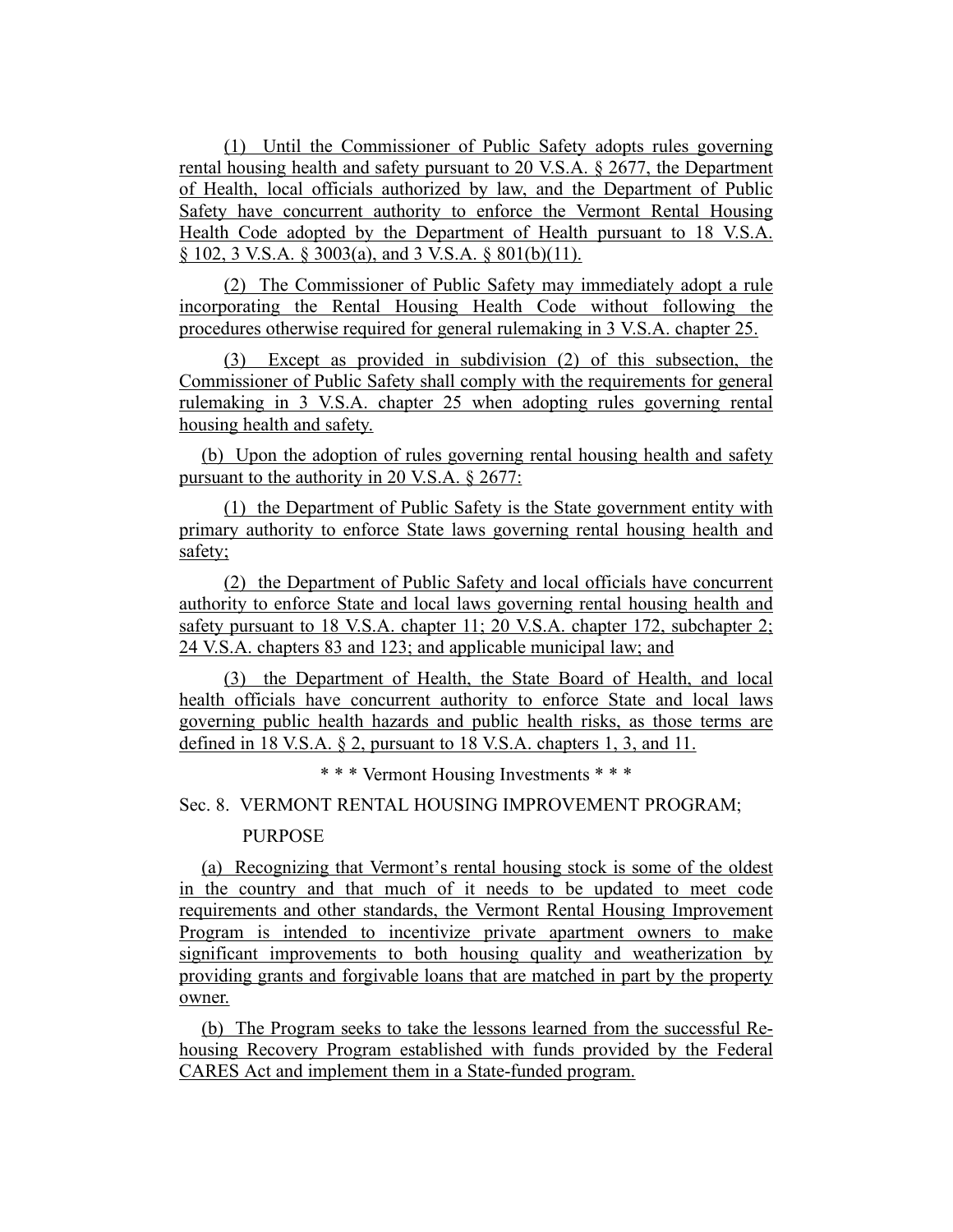Sec. 9. 10 V.S.A. chapter 29, subchapter 3 is added to read:

#### Subchapter 3. Housing; Investments

## § 699. VERMONT RENTAL HOUSING IMPROVEMENT PROGRAM

(a) Creation of program.

(1) The Department of Housing and Community Development shall design and implement a Vermont Rental Housing Improvement Program, through which the Department shall award funding to statewide or regional nonprofit housing organizations, or both, to provide competitive grants and forgivable loans to private landlords for the rehabilitation, including weatherization, of eligible rental housing units.

(2) The Department shall develop statewide standards for the Program, including factors that partner organizations shall use to evaluate applications and award grants and forgivable loans.

(b) Eligible rental housing units. The following units are eligible for a grant or forgivable loan through the Program:

(1) Non-code compliant. The unit does not comply with the requirements of applicable building, housing, or health laws.

(2) New accessory dwelling.

(A) The unit will be a newly created accessory dwelling unit that meets the requirements of 24 V.S.A. § 4412(1)(E).

(B) The unit will be newly created on a lot with an existing structure.

(c) Administration. The Department shall require a housing organization that receives funding under the Program to adopt:

(1) a standard application form that describes the application process and includes instructions and examples to help landlords apply;

(2) an award process that ensures equitable selection of landlords, subject to a housing organization's exercise of discretion based on the factors adopted by the Department pursuant to subsection (a) of this section; and

(3) a grant and loan management system that ensures accountability for funds awarded.

(d) Program requirements applicable to grants and forgivable loans.

(1) A grant or loan shall not exceed \$50,000.00 per unit. In determining the amount of a grant or loan, a housing organization shall consider the number of bedrooms in the unit and whether the unit is being rehabilitated or newly created.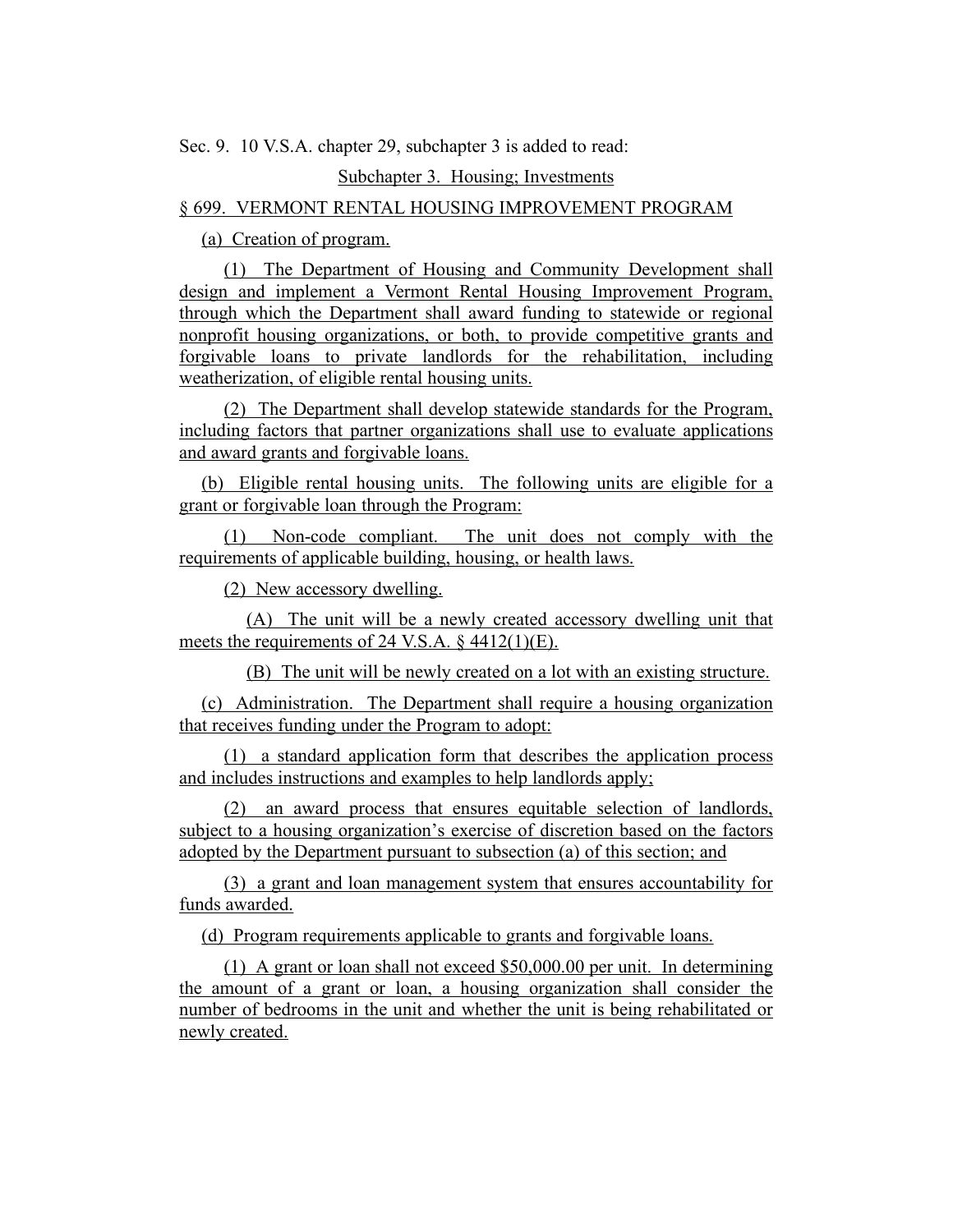(2) A landlord shall contribute matching funds or in-kind services that equal or exceed 20 percent of the value of the grant or loan.

(3) A project may include a weatherization component.

(4) A project shall comply with applicable building, housing, and health laws.

(5) The terms and conditions of a grant or loan agreement apply to the original recipient and to a successor in interest for the period the grant or loan agreement is in effect.

(6) The identity of a recipient and the amount of a grant or forgivable loan are public records that shall be available for public copying and inspection and the Department shall publish this information at least quarterly on its website.

(e) Program requirements applicable to grants. For a grant awarded under the Program, the following requirements apply for a minimum period of five years:

(1) A landlord shall coordinate with nonprofit housing partners and local coordinated entry organizations to identify potential tenants.

 $(2)(A)$  Except as provided in subdivision  $(2)(B)$  of this subsection (e), a landlord shall lease the unit to a household that is exiting homelessness or actively working with an immigrant or refugee resettlement program.

(B) If, upon petition of the landlord, the Department or the housing organization that issued the grant determines that a household exiting homelessness is not available to lease the unit, then the landlord shall lease the unit:

(i) to a household with an income equal to or less than 80 percent of area median income; or

(ii) if such a household is unavailable, to another household with the approval of the Department or housing organization.

 $(3)(A)$  A landlord shall accept any housing vouchers that are available to pay all, or a portion of, the tenant's rent and utilities.

(B) If no housing voucher or federal or State subsidy is available, the total cost of rent for the unit, including utilities not covered by rent payments, shall not exceed the applicable fair market rent established by the Department of Housing and Urban Development.

(4)(A) A landlord may convert a grant to a forgivable loan upon approval of the Department and the housing organization that approved the grant.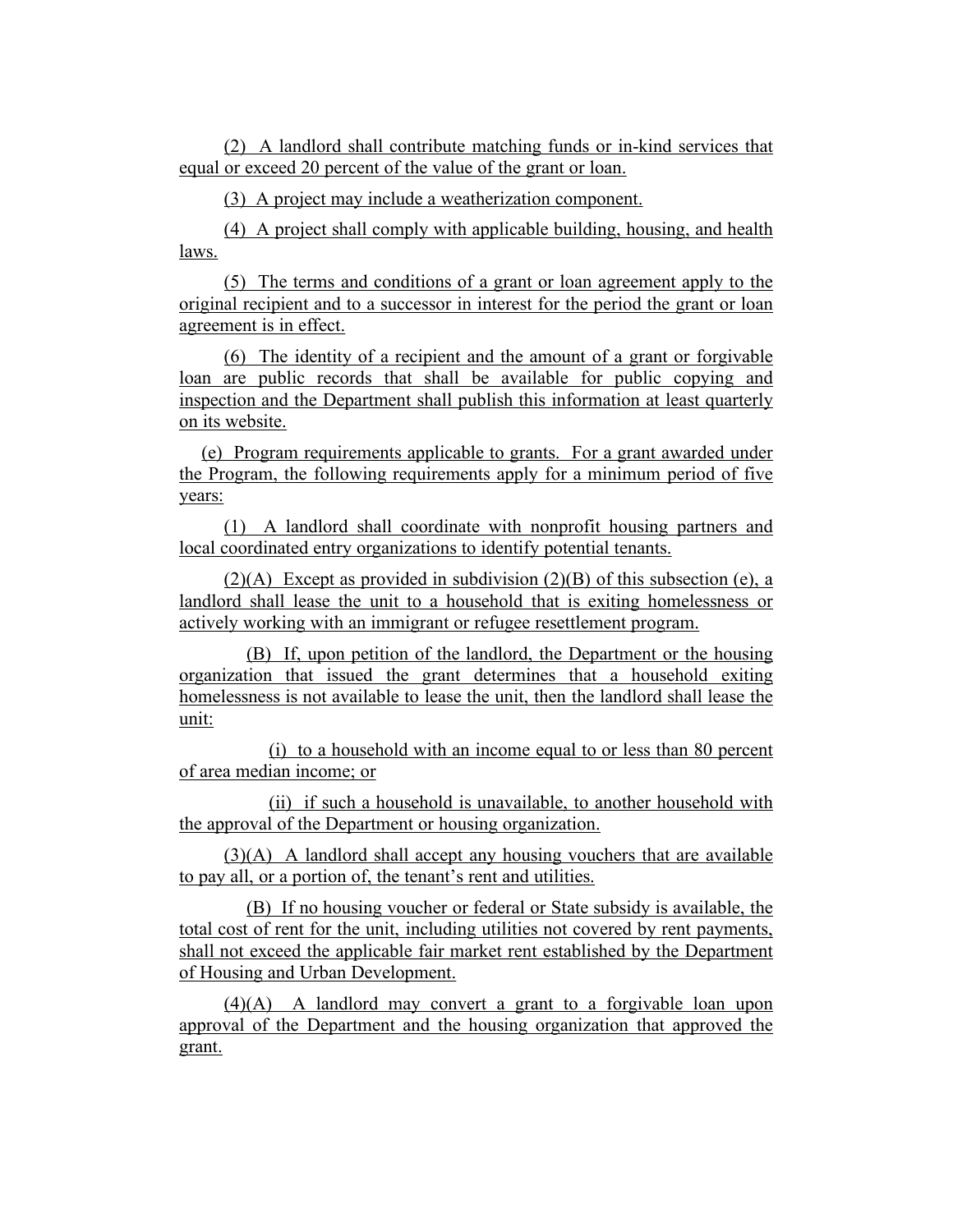(B) A landlord who converts a grant to a forgivable loan shall receive a 10 percent credit for loan forgiveness for each year in which the landlord participates in the grant program.

(f) Requirements applicable to forgivable loans. For a forgivable loan awarded under the Program, the following requirements apply for a minimum period of 10 years:

(1)(A) A landlord shall accept any housing vouchers that are available to pay all, or a portion of, the tenant's rent and utilities.

(B) If no housing voucher or federal or State subsidy is available, the cost of rent for the unit, including utilities not covered by rent payments, shall not exceed the applicable fair market rent established by the Department of Housing and Urban Development.

(2) The Department shall forgive 10 percent of the amount of a forgivable loan for each year a landlord participates in the loan program.

(g) Lien priority. A lien for a grant converted to a loan or for a forgivable loan issued pursuant to this section is subordinate to:

(1) a lien on the property in existence at the time the lien for rehabilitation and weatherization of the rental housing unit is filed in the land records; and

(2) a first mortgage on the property that is refinanced and recorded after the lien for rehabilitation and weatherization of the rental housing unit is filed in the land records.

# Sec. 10. REPORT

On or before February 15, 2023, the Department of Housing and Community Development shall report to the General Assembly concerning the design, implementation, and outcomes of the Vermont Housing Improvement Program, including findings and any recommendations related to the amount of grant awards.

#### Sec. 11. APPROPRIATIONS

(a) Purpose. The purpose of the appropriations in this section are:

(1) to respond to the far-reaching public health and negative economic impacts of the COVID-19 pandemic; and

(2) to ensure that Vermonters and Vermont communities have an adequate supply of safe, affordable housing.

(b) In fiscal year 2022, the amount of \$20,400,000.00 is appropriated from the America Rescue Plan Act (ARPA) – Coronavirus State Fiscal Recovery Funds as follows: